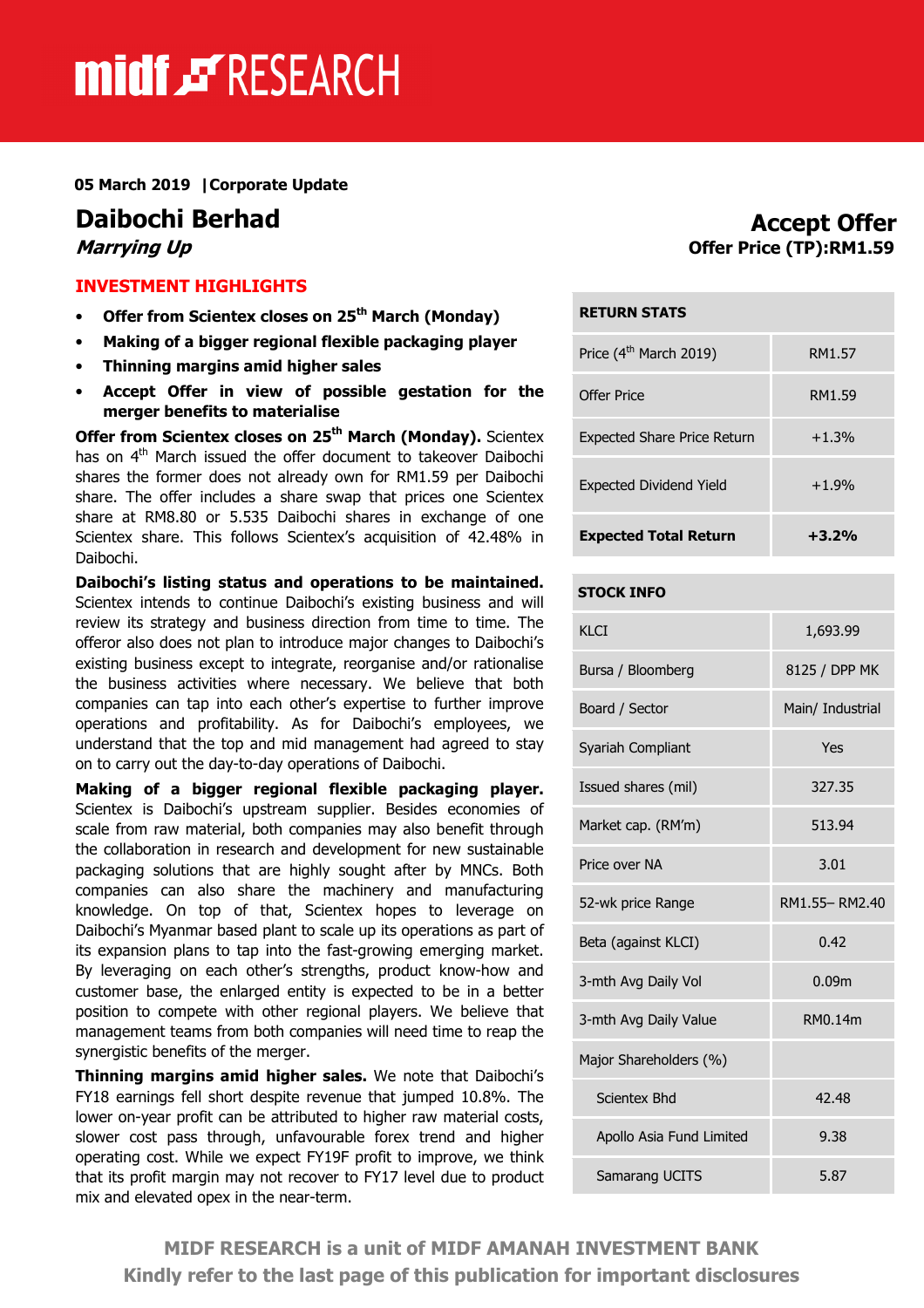Accept Offer in view of possible gestation for the merger. We opine that there is limited upside gain in the near-term while the 1.9% dividend yield is unappealing. The offer price of RM1.59 is close to our TP of RM1.60 which was derived based on DDM model (terminal growth of 3.2%). While we think that there will be synergistic benefits through the merger with Scientex, we also reckon that it will take some times for these benefits to materialise. Hence, we recommend investors to accept offer.

#### Snapshot of Daibochi and Scientex

|                                     | <b>Daibochi</b>       | <b>Scientex</b>        |
|-------------------------------------|-----------------------|------------------------|
| <b>Liquidity ratio</b>              | 0.5                   | 2.65                   |
| Share price range over the past one | RM1.58 to RM2.30      | RM6.55 to RM9.44       |
| year                                |                       |                        |
| 1-year VWAMP                        | RM1.96                | RM8.25                 |
| Premium/ (Discount) to offer price  | $(18.9\%)$            | 6.67%                  |
| vs 1-year VWAMP                     |                       |                        |
| <b>PER</b>                          | 20.08x (FYE Dec 2017) | 14.77x (FYE July 2018) |
|                                     | 34.19x (FYE Dec 2018) | 15.83x (FPE Oct 2018)  |
| <b>PBR</b>                          | 2.61 (FYE Dec 2017)   | 2.44 (FYE July 2018)   |
|                                     | 2.65 (FYE Dec 2018)   | 2.36 (FPE Oct 2018)    |

Source: Company, MIDF Research.

#### INVESTMENT STATISTICS

| FYE Dec (RM'm)               | <b>FY2016</b> | <b>FY2017</b> | <b>FY2018</b> | <b>FY2019F</b> | <b>FY2020F</b> |
|------------------------------|---------------|---------------|---------------|----------------|----------------|
| Revenue                      | 371.2         | 388.7         | 430.8         | 469.9          | 507.4          |
| Gross profit                 | 49.2          | 39.9          | 31.7          | 38.8           | 41.9           |
| Profit before tax            | 30.0          | 35.7          | 20.6          | 28.8           | 31.7           |
| Income tax expense           | $-5.4$        | $-8.7$        | $-3.8$        | $-4.3$         | $-4.8$         |
| Net profit                   | 24.5          | 27.1          | 16.8          | 24.4           | 26.9           |
| <b>PATAMI</b>                | 24.5          | 26.0          | 15.2          | 23.0           | 25.3           |
| EPS (sen)                    | 7.5           | 7.9           | 4.6           | 7.0            | 7.7            |
| EPS growth (%)               | $-8.3$        | 6.0           | $-41.3$       | 50.7           | 10.1           |
| PER(x)                       | 21.0          | 19.8          | 33.8          | 22.4           | 20.3           |
| Net dividend (sen)           | 5.4           | 5.2           | 3.4           | 4.1            | 4.5            |
| Dividend yield (%)           | 3.5           | 3.3           | 2.1           | 2.6            | 2.9            |
| Gross profit margin (%)      | 13.3          | 10.3          | 7.4           | 8.3            | 8.3            |
| Profit before tax margin (%) | 8.1           | 9.2           | 4.8           | 6.1            | 6.2            |
| Net profit margin (%)        | 6.6           | 7.0           | 3.8           | 4.9            | 5.0            |
| Course Company MIDED         |               |               |               |                |                |

Source: Company, MIDFR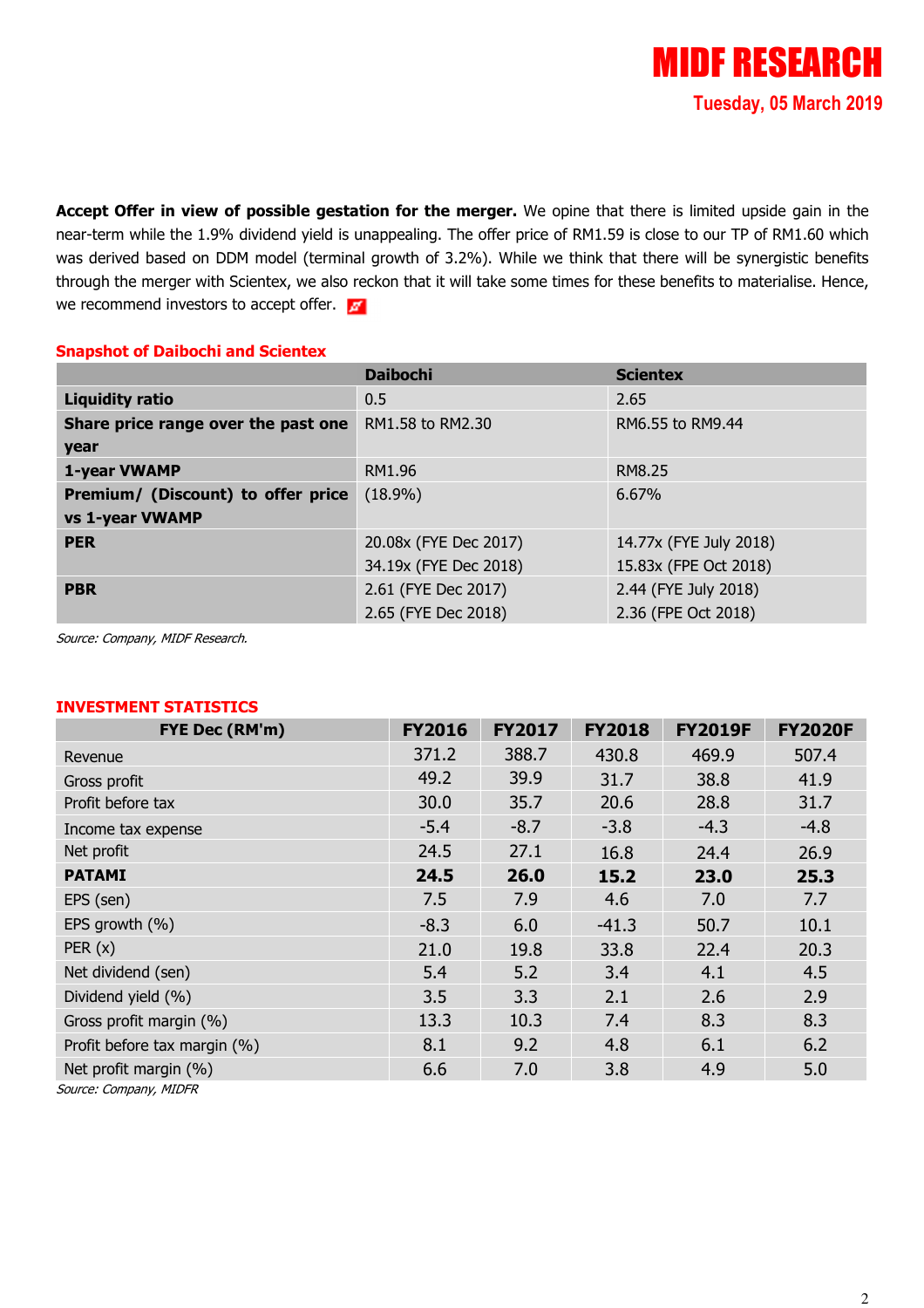

#### DAILY PRICE CHART



Source: Bloomberg